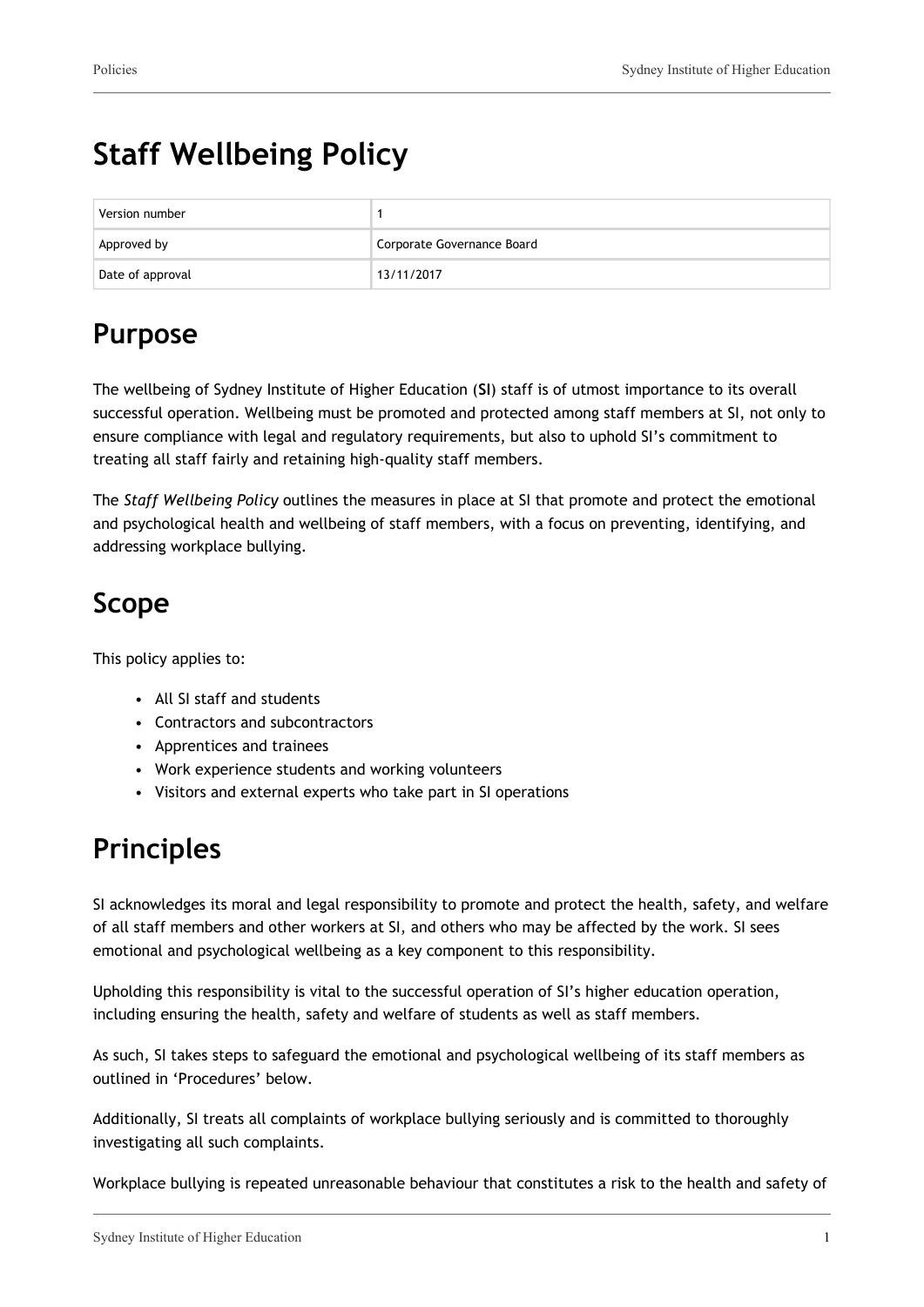Workplace bullying includes, but is not limited to:

- Placing unfair expectations, deadlines, or responsibilities on staff members
- Denigrating staff members in private or in front of colleagues
- Repeated insulting, yelling, or swearing at staff members
- Spreading rumours or discussing the private matters of staff members among staff
- Playing practical jokes
- Physical threats and intimidation, including stalking and sexual harassment
- Discriminatory behaviour (defined in the *Anti-Discrimination Policy)* may also be classified as bullying, and will be dealt with through the same procedure.
- Actions that result in physical harm are considered by SI to be bullying, and in most cases must be reported to the authorities.

SI recognises that certain groups are at a higher risk of bullying and harassment. For information specifically about discrimination, refer to the *Anti-Discrimination Policy.*

This policy is designed to ensure SI compliance with the following Australian legal requirements:

- *Commonwealth Human Rights and Equal Opportunity Commission Act 1986*
- *Commonwealth Racial Discrimination Act 1975*
- *Commonwealth Racial Hatred Act 1995*
- *Commonwealth Disability Discrimination Act 1992*
- *Commonwealth Sex Discrimination Act 1984*
- *Commonwealth Sex Discrimination Amendment (Sexual Orientation, Gender Identity and Intersex Status) Act 2013*
- *Commonwealth Age Discrimination Act 2004*
- *The Fair Work Act 2009.*

## **Procedures**

### *Information for staff*

The Provost is responsible for ensuring that staff members have full access to information regarding emotional and psychological wellbeing in the workplace.

All staff wellbeing information, including relevant policies and procedures, will be clearly communicated to staff members during induction and professional development activities, and in performance reviews if necessary.

### *Promoting and protecting the wellbeing*

SI aims to create an environment in which all staff are supported and respected. The Provost will:

• Educate staff regarding acceptable work behaviour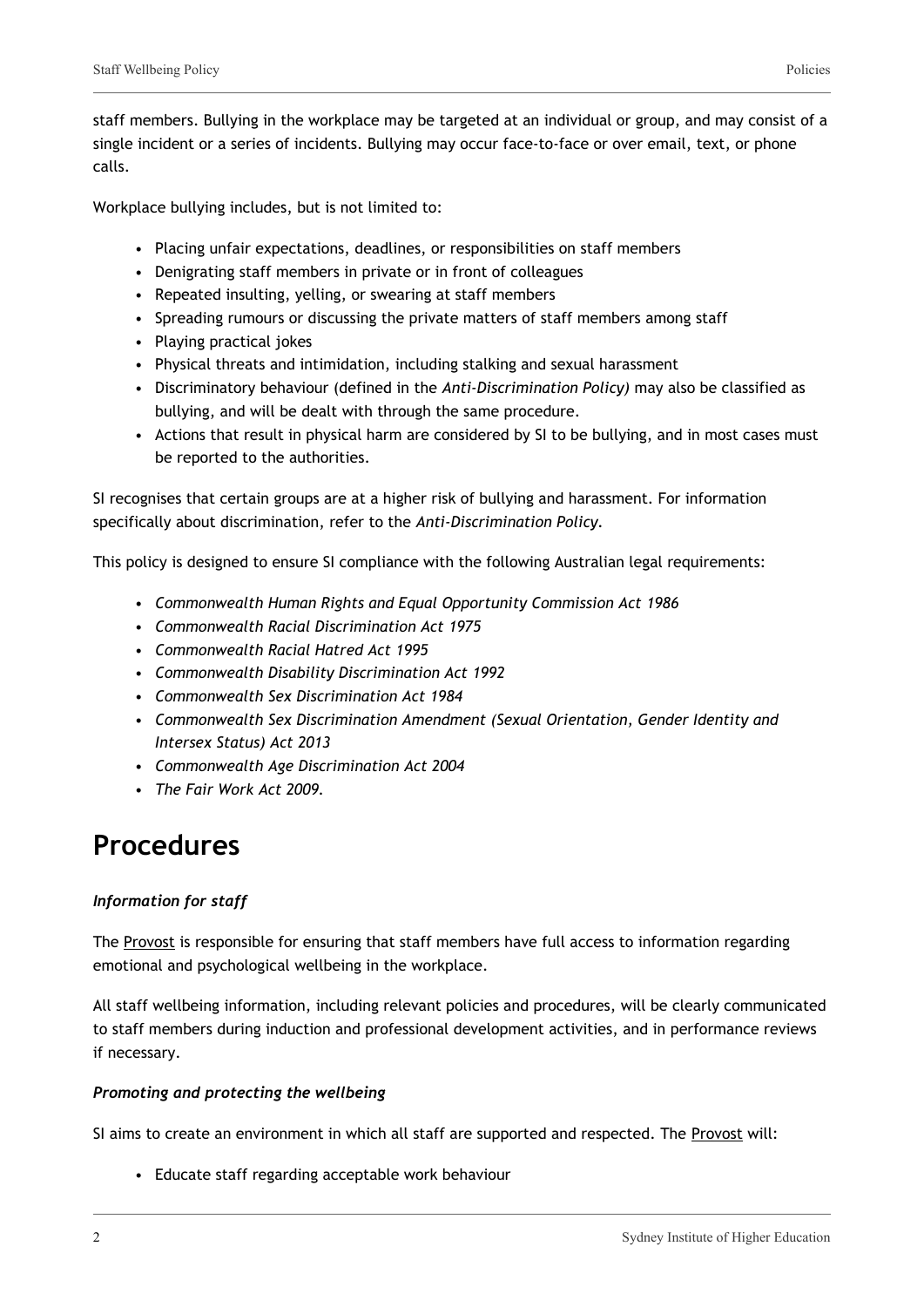- Promote and encourage appropriate behaviour from those in leadership positions
- Clearly communicate potential consequences for a misdemeanour by staff
- Clearly establish procedures for reporting misdemeanour by staff.
- Staff professional development activities will address strategies for maintaining emotional and psychological health.
- Work arrangements will be flexible, ensuring sufficient paid leave and reasonable hours.
- Additionally, staff will have access to counselling and wellbeing services.

#### *Staff Conduct*

Staff members will act with professionalism and respect towards all fellow SI staff members, and shall not engage in any discriminatory practices or activities.

For more information regarding acceptable staff behaviour please refer to SI's *Code of Conduct*.

#### *Workplace Bullying*

#### *SI's commitment to staff*

SI encourages any individual who witnesses, or is subjected to, workplace bullying to report the incident to the Provost.

SI will ensure that:

- The matter is treated seriously
- The privacy and confidentiality of the person reporting is protected
- The matter is investigated in a timely manner
- The matter is investigated with sensitivity and fairness to all staff members
- The person reporting is advised of how to access additional support services such as counselling.
- Mediation assistance will be offered to the parties involved as appropriate.

#### *Investigation*

The Provost will gather any evidence relevant to the instance of bullying, and conduct meetings with all parties involved.

The Provost will nominate three individuals to investigate alleged workplace bullying. The investigators will conduct a fair, objective, and thorough investigation into the matter.

Disciplinary action will be determined based on the severity of the incident, and may include:

- A formal warning letter
- A temporary suspension
- The termination of employment
- Legal proceedings
- The Provost will inform all affected staff members of the outcomes of the investigation within ten days of reaching an outcome.

The Provost will provide a summary report of the matter to the *Corporate Governance Board*.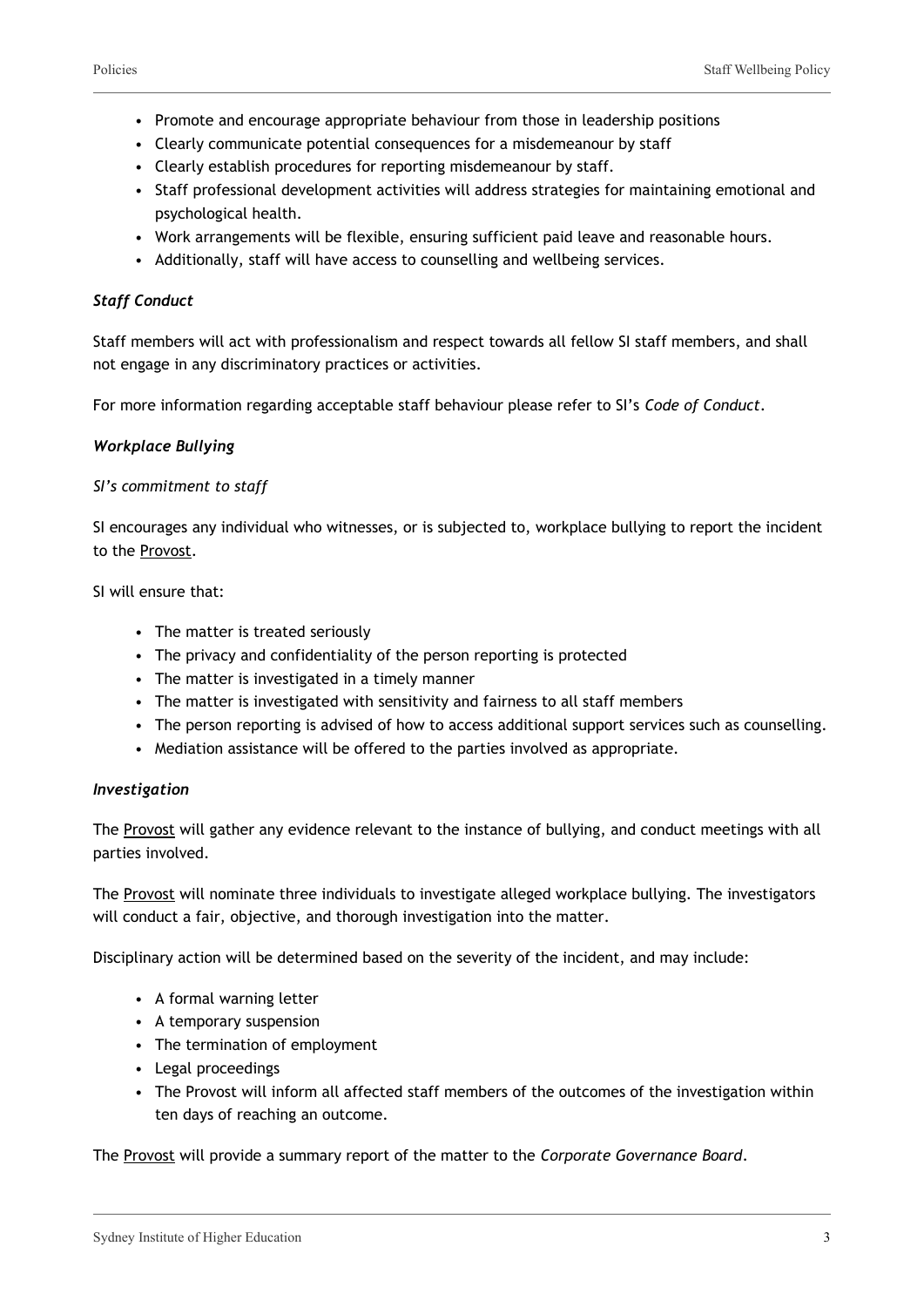## **Policy Implementation and Monitoring**

The *Corporate Governance Board* delegates responsibility for the day-to-day implementation of this policy to the Provost. The Provost will report each teaching period to *Corporate Governance Board* on matters relevant to this policy.

The *Corporate Governance Board* will review all periodic reports from relevant committees and staff members.

The *Corporate Governance Board* will review all cases of bullying has been reached and will make reasonable attempts to prevent reoccurrence of the incident through changes to policies and procedures, or additional staff training.

The *Corporate Governance Board* must ensure that findings from these monitoring activities are taken into account in planning, quality assurance and improvement processes.

### **Definitions**

**Corporate Governance Board:** the governing body responsible for oversight of all higher education operations, including the ongoing viability of the institution and the quality of its higher education delivery. The *Corporate Governance Board* guides Management and delegates responsibility for academic matters to the Academic Board.

### **Review schedule**

This policy will be reviewed by the *Corporate Governance Board* every three years.

| <b>Version History</b> |  |                            |                |                 |                   |
|------------------------|--|----------------------------|----------------|-----------------|-------------------|
| Version number:        |  | Approved by:               | Approval date: | Revision notes: | Next review date: |
|                        |  | Corporate Governance Board | 13/11/2017     |                 | 13/11/2022        |
|                        |  |                            |                |                 |                   |

| ▲ Related Documents  |                                          |  |  |
|----------------------|------------------------------------------|--|--|
| $\bullet$            | <b>Anti-Discrimination Policy</b>        |  |  |
| $\bullet$            | <b>Compliance Framework Policy</b>       |  |  |
| ☞                    | <b>Critical Incident Response Policy</b> |  |  |
| $\ddot{\phantom{1}}$ | <b>Workforce Policy</b>                  |  |  |
| $\bullet$            | Risk Management Policy                   |  |  |
| $\bullet$            | Work Health and Safety Policy            |  |  |
| $\bullet$            | <b>Student Code of Conduct</b>           |  |  |